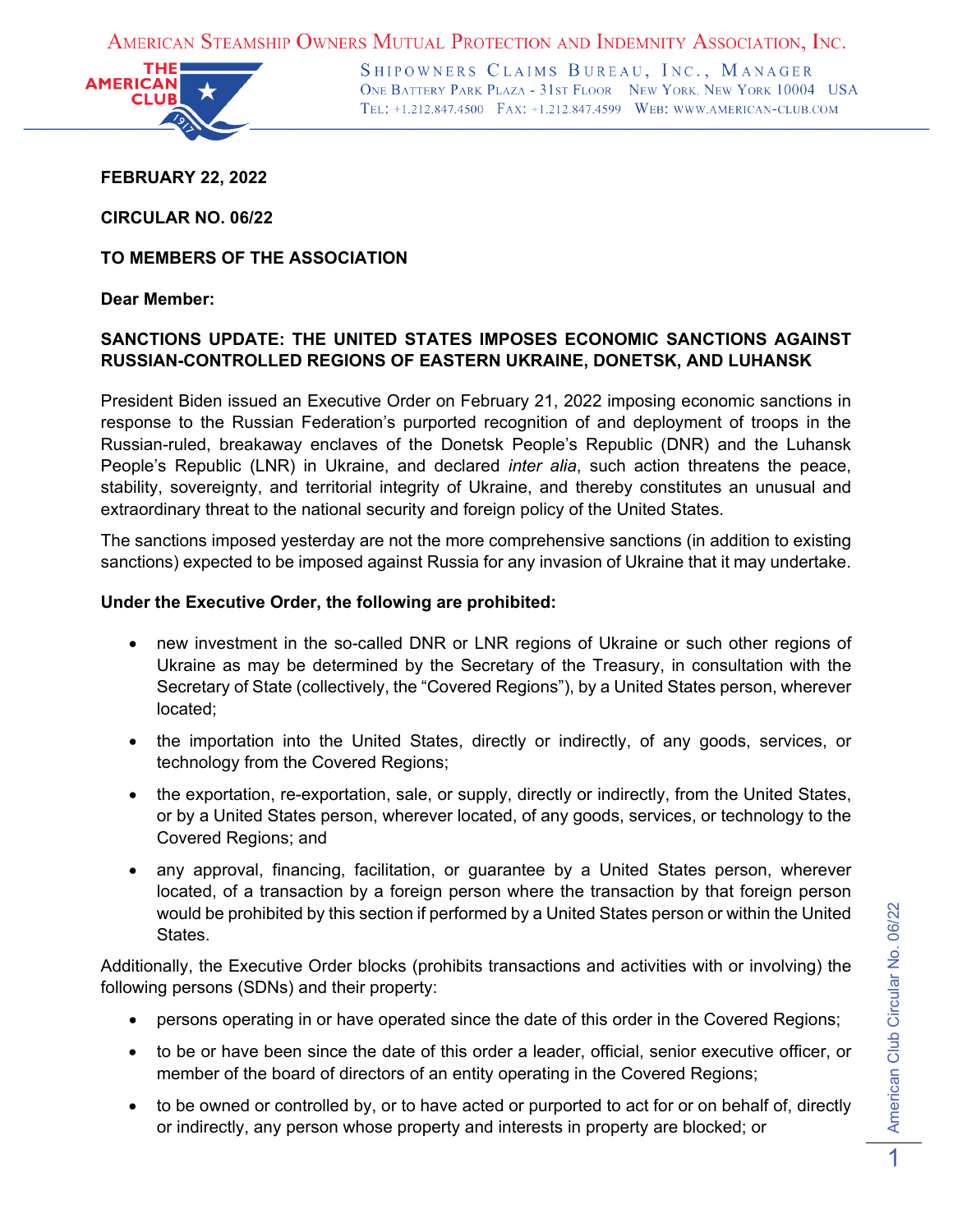

• to have materially assisted, sponsored, or provided financial, material, or technological support for, or goods or services to or in support of, any person whose property and interests in property are blocked.

The Executive Order also bans the entry into the United States of the foregoing persons.

## **Impact of the Executive Order**

The Executive Order prohibits:

- the provision of insurance to or for SDNs, or to persons in the Covered Regions;
- the payment of claims to an SDN or to persons in the Covered Regions;
- the provision of insurance to or for any vessel carrying goods to or from the Covered Regions;
- transactions with or involving the Covered Regions or any person therein.
- NOTE: The American Club, being a US entity, cannot provide cover to a Member or Insured vessel carrying cargo to/from these Regions, except for cargos approved under Ukraine General License #18 and/or any other General License(s).

#### **UK Office of Financial Sanctions Implementation**

In the wake of the developments in the region, the UK Office of Financial Sanctions Implementation amended its existing sanctions regulations against Russia. Under this amendment, any person/entity involved in de-stabilizing the Ukraine or undermining or threatening the territorial integrity, sovereignty or independence of the Ukraine will be designated accordingly. In that respect, OFSI proceeded on February 22, 2022, with eight new designations related to individuals and financial institutions. With minor exceptions, these individuals/entities have previously been included on the OFAC SDN list.

#### **Sanctions compliance**

Your Managers will continue to keep abreast of developments regarding the interpretation and implementation of sanctions against Russia, Ukraine, and the general Region, and will inform Members of developments of significance. Members are reminded that, pursuant to American Club rules, no cover exists for voyages where the extension of cover would violate or pose a risk of violating sanctions prohibitions, and that causing a violation could entail the imposition of sanctions or penalties. Accordingly, Members are reminded to exercise due diligence in ensuring their compliance with applicable sanctions prohibitions. A list of the sanction's programs administered by OFAC can be found at:

**<https://www.treasury.gov/resource-center/sanctions/Programs/Pages/Programs.aspx>**

The SDN List can be searched at:

**<https://sanctionssearch.ofac.treas.gov/>**